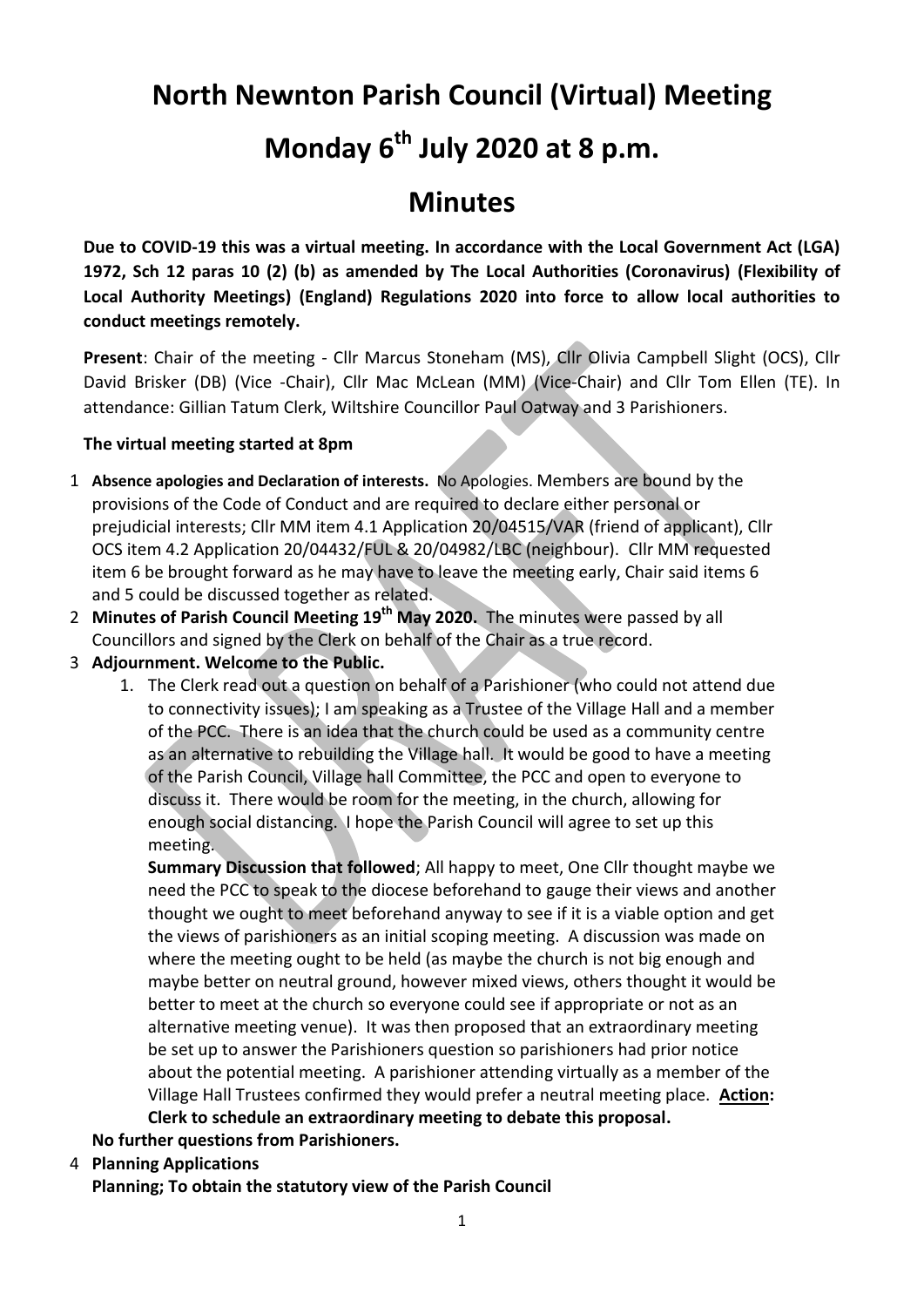# Cllr DB fed back from the meeting of the Village Hall he attended as Parish Council

representative; 2 meetings had taken place since the last parish meeting, a revised plan had been presented to the Village Hall Committee and a number of questions/issues had been raised to the architect to address. These included the appearance, toilets layout, lack of access, entrance, end elevation (the latest layout has the porch enlarged across the whole frontage). Cllr MM confirmed he was not representing the Parish Council at the meeting and was on the Project Team.

5 Items 5 & 6 were discussed together at the suggestion of the Chair as related but minuted

Cllr OCS confirmed she had seen some of the plans but was very surprised on the time taken to get to this stage; in her opinion the plans are not aesthetically or functionally appropriate for the site. She questioned that if the concept was ready for public consultation as no 3-D proposals, no details on materials and was disappointed on the plans produced. Cllr TE also stated he was underwhelmed; he was conscious that the original hall dated back to the 1900's but felt the plan was just to replicate what was previously there with no innovation. He too would like to see 3-D sketches. He felt that the opportunity for a modern day hall fit for purpose was constrained by the nature of the site (small constrained area and no parking facilities). He reiterated that he would like to see other options explored and wanted to discuss a motion for the Parish Council to withdraw financial support from the Hall. Chair; similar views, he referred to the statement of need asked for at the last PC meeting but not forthcoming, he would have liked to see different options presented to the PC. He also was underwhelmed. He wanted to know how many parishioners had seen the plan and what feedback had been received. With the question of the second invoice presented to the PC for payment he reiterated that no advance approval had been made before costs occurred in line with the decision at the last meeting.

Cllr MM replied to these comments; RIBA format led, they are at the concept design stage. A questionnaire is currently out with parishioners and 45 responses to date deadline 15<sup>th</sup> July 2020. He hoped the Architect working on the design would produce a 3-D image and permission had been sought to put this on the parish website for all to see. (It was agreed that the PC would see this and agree before it was put on). He said more detailed design

2

# **Newnton, Wiltshire, SN9 6JX. One Cllr abstained from the discussion, one had declared an interest.** After discussion from 3 remaining Cllrs Resolved; no objections to the proposal, however the comment was made about the intensity of the number and size of the dwelling and to make sure it would be in more keeping with the adjacent housing development.

## **Action: Clerk to inform Wiltshire Council**

**Action: Clerk to inform Wiltshire Council**

**Village Hall (Summary of extensive discussion)**

separately to ensure clarity.

**1. 20/04515/VAR Application for Variation of Condition**

**2. Application Ref: 20/04432/FUL & 20/04982/LBC (Application for Listed Building Consent) Proposal: - Single storey rear extension and associated works At: Queen Anne Cottage, Hilcott, Pewsey, Wiltshire, SN9 6LE.** Cllr MM reported he had studied the plans and spoken to the neighbours who had no objections. **Resolved; No objection but it was noted as within a conservation area and listed then the materials should be line with the listed building requirements and in keeping with the existing building.**

**Proposal: - Variation of condition 7 (approved plans) on 17/09284/REM to allow for design changes At: Former North Newnton Garage, Rushall Road, North** 

**Clerk**

**Clerk**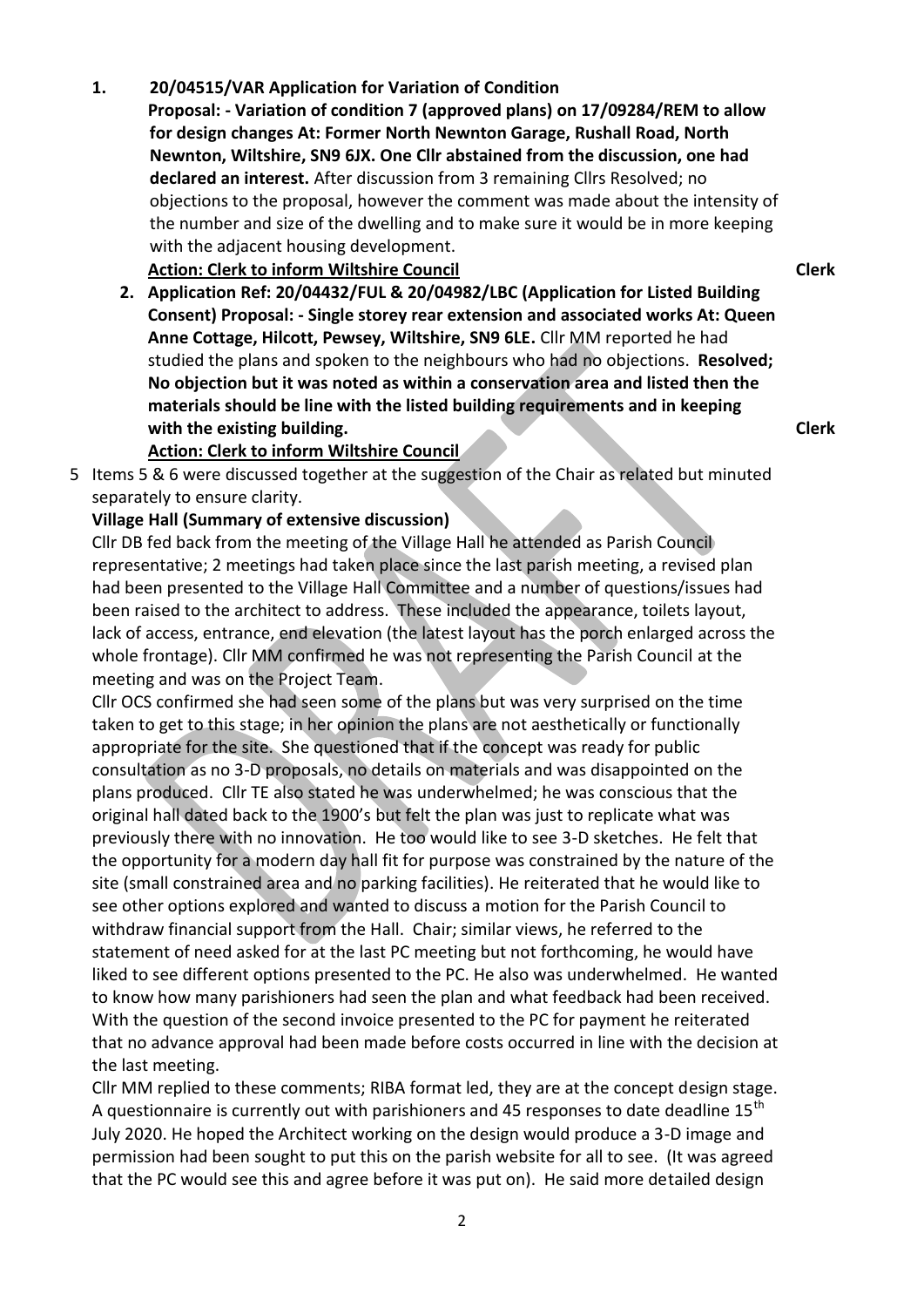would be worked up to obtain planning permission. He said a considerable amount of time had been taken on working up the concept design including advice from an Energy Consultant and Structural Engineer and that this was necessary to achieve meaningful tenders for the build and that the Village Hall were going for advanced standards to anticipate future requirements covering energy performance and so that they could rent out the building and use it as a public facility. He thought that the costs associated with the architect were not unreasonable and consistent with the development of a building to be used for a public occupancy. He reiterated that back in January £5k had been ringfenced for the Village Hall in his opinion to be used for upfront costs and that the PC budget stated Village Hall and that indeed the Chair and all Councillors had voted for the £5k increase in the precept to cover the Village Hall.

Cllr TE stated that 3 quotes should have been carried out to appoint the architect /project manager and it had been stressed that the PC were looking for innovation, green credentials and at that time hoping the adjacent piece of land could be acquired for parking. He now had more of an informed view now and realised that parking was a key issue for the future use of the hall which the current site did not provide. In his opinion the Village Hall committee were just going to replicate what was already there.

Cllr MM confirmed that the site is constrained but held in trust for the village hall and is located in the centre of the parish. In the past insubstantial use had been made of the Hall but a modern building would be fit for purpose and attract more people with a projection of occupation 12hrs per week (target) and that a larger Hall would just compete with Rushall and Woodborough Halls.

Cllr DB commented that parking was a big issue that he thought would constrain use of the Hall (even if modern) and a major deterrent in attracting income from use of the Hall. Cllr MM; wait to see the results of the survey interesting to see what parishioners say and acknowledged that the villagers of Hilcott had complained about the traffic speed (40mph) and the PC had indeed sanctioned many traffic surveys but Wiltshire CC could not change speed restrictions.

Cllr OCS stated that the survey did not have a specific question to see if an alternative site were supported for the Village Hall

Cllr MM mentioned that parking in Pewsey acted as a traffic calming measure and maybe this would be the same for Hilcott.

Cllr TE commented that Pewsey was very different to cars parked on a narrow, fast, country road and that parking with the Hall would be on an occasional event and was very concerned about mixing users, children with fast cars.

On the motion about paying the second bill for the architect; Cllr MM supported, Cllr DB against (thought VH might have funds to pay for it themselves), other Cllrs against. **Cllr TE raised an alternative motion in the spirit of goodwill to pay this invoice and no further until a detailed meeting had been had with the Village Hall Committee asking for more collaboration and convincing that all options had been evaluated and that this was the best design for the site taking in to account its constraints. To pause and reflect and re-visit the decision to allocated £5k to the village hall to ensure all Councillors were happy to support the project on behalf of parishioners; Seconded Cllr OCS. Chair wanted it to be minuted that he was very uncomfortable about releasing these monies as the PC had had no say on the spend but in the interest of the situation we were in, to agree. Cllr MM against and requesting that in the event that further financial support was withdrawn from the Village Hall; any remaining surplus from the £5,000 allocated be returned to Wiltshire Council (this was not discussed nor agreed). Motion carried 4:1; " To pay this invoice and no further until a detailed meeting had been had". It was also** 

**Clerk**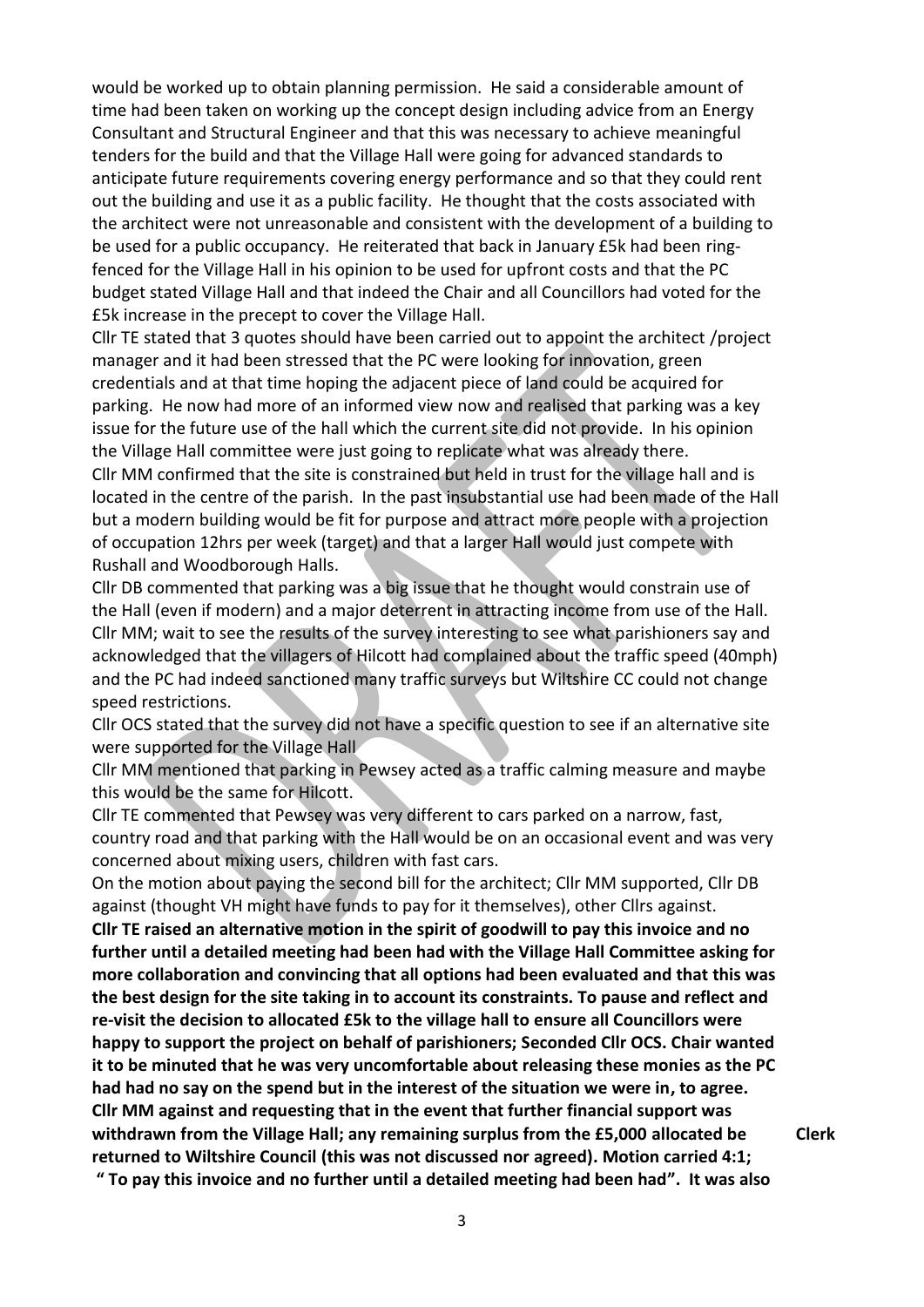**resolved that the Clerk should arrange an Extraordinary Meeting to cover the village hall. This meeting to cover; the Village Hall, other options, alternatives and "in conjunction projects" and the budget line.**

# **Action; Clerk to arrange an Extraordinary Parish Council Meeting**

6 **Future Parish Council Meetings Interim Venue at North Newnton Parish Church**  St. James church had been suggested as an interim alternative meeting venue before COVID-19 lockdown and the Chair and the Clerk had been to visit it with a member of the PCC. The Chair commented that parking is fantastic and could help the existing church be used more if available for community meetings and activities. He believed it could support a Village room/space and co-use with the church. This related to the question a member of the PCC had raised in section 1. It had been agreed that a meeting would be considered as requested at an Extraordinary Meeting.

# **Action; Clerk to arrange extraordinary Meeting of the Parish Council (see section3) Clerk** 7 **Neighbourhood Plan**

Cllr MM suggested that a meeting be arranged with Sophie Davies (SD) from Wiltshire Council to see if they would accept a Design Statement only (this is 99% ready), he also suggested meeting with North Wessex Downs (NWD) (Hungerford office) to discuss the North Newnton identified sites ("triangle area") about the ability to be built on (as designated an Area of Outstanding Natural Beauty) and also look at Green Spaces designations. All Cllrs accepted this proposed course of action. **Action; Cllrs MM, MS and OCS to progress the setting up of face to face meetings with** 

**SD and NWD when able, Clerk to assist as required.**

# **Cllr MM Clerk**

## 8 **COVID -19**

- 1) **COVID-19 Volunteer Update;** Clerk confirmed support still being undertaken to those still shielding and neighbours also continuing to give vital help.
- **2) Exit Strategy – Our Volunteer group had been contacted by Wiltshire Council to ask about our exit strategy**. Some of our volunteers are now back working/busy but support requests had reduced. We had used the Pewsey CCA group recently to help with the collection of a prescription and Clerk suggested an exit strategy maybe to ask this group who are currently looking to achieve charity status and continue for the future to take over any volunteer effort required in the longer term for us. **Action; Clerk to consult with our own volunteers to gauge on-going support and liaise with PCCA if required. Clerk**

**Clerk**

# 9 **Correspondence**

- **(i) Complaint received from neighbouring Parishioner at Woodborough regarding bonfires taking place at Bottlesford;** Chair reported he had been contacted directly about a Woodborough resident located the other side of the railway from Bottlesford (nr. the Seven Stars) about smoke nuisance. He had replied deferring them to Wiltshire Environmental Health and guidance on line about bonfires during COVID-19. **Action; Link to Wiltshire to be added to website with information to remind residents not to undertake bonfires during COVID-19 and to respect neighbours.**
- (ii) **Cemetery Works;** The PC had received a request from the PCC to help further maintenance works at the burial ground (follow up work re fallen branches, old roots, waste, rotovate and re-seeding works). Request for 50% cost £300. **Motion; to support with £300 proposed by Chair, seconded Cllr OCS, all agreed (£400 in the budget for expected maintenance contribution). Action; Clerk to notify PCC and raise cheque when required. Clerk**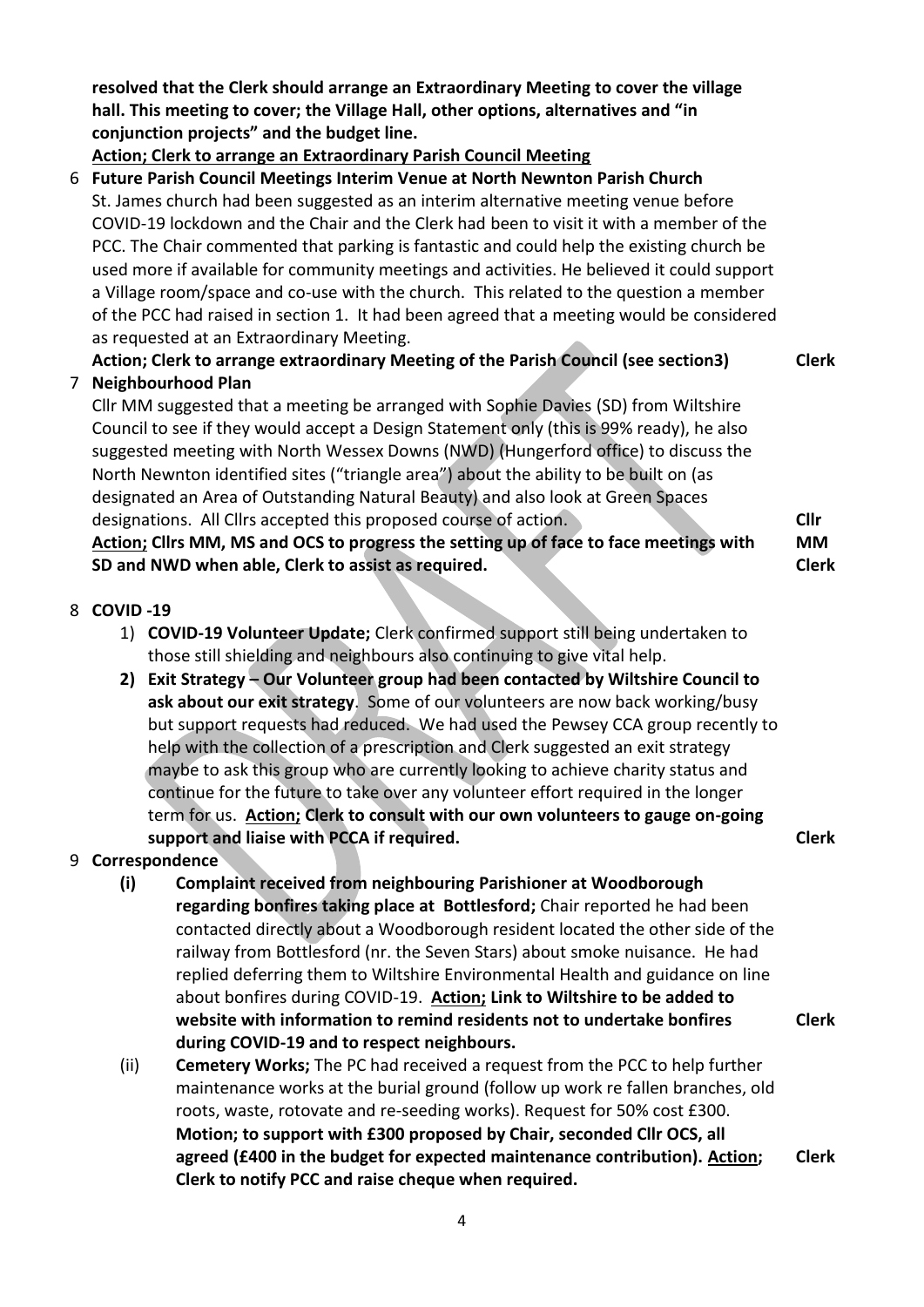**(iii) Relaunch: Great British September Clean: 11th-27th September 2020;**  Proposed to organise our cancelled clean up now for Saturday  $12<sup>th</sup>$  September, Cllr DB to lead on the event. **Action; Clerk to liaise with Cllr DB nearer the event to organise posters, meeting point, equipment, risk assessment etc. Cllr DB/ Clerk**

1 **Governance and Procedures**

- 0 (1) **Councillor Vacancies**; clerk reported that the formalities had been carried out and we can co-opt a Councillor. 2 vacancies exist. To be progressed especially when final lockdown finishes.
	- (2) **CiLCA**; training confirmed for Clerk but due to unforeseen personal circumstances the training will now be delayed.
	- **(3) Facebook for social media presence**; Cllrs MS and OCS are willing to support the development of a Facebook presence (maybe in conjunction with another appropriate body such as Village Hall, PCC etc.). **Action; Cllrs MS & OCS to look at potential to create a Facebook presence and report back at our next meeting. Cllrs MS & OCS**

1 **Finance** 

- 1 (1) **Bank Reconciliation (April – June 2021);** Clerk reported balance of £6,192.81 with unpresented cheques.
	- **(2) 20/21 Budget review & changes ; changes made to budget lines covering defibulator increase for electricity costs , adjustment to Clerk Salary (to take account of the increase in home working payment from £4 to £6 per week) and other projects/election yr. budget reduced (as no contest for councillor vacancies) and surplus result updated as a result of the adjustments .** Financial group had met in between full PC meetings to review budget and propose these changes. **All Agreed.**
	- **(3) Cllr OCS is now full bank signatory; noted.**
	- **(4) Cheques to be signed/ratified;** Ch. No. 671 Community First (Insurance) £226.70, 674 £90.29 Clerk Expenses, 675 £35.44 Clerk Expenses, 676 £37.38 Cllr KB leaving flowers (Clerk), 677 £653.35 Village Hall Insurance, 678 £48.19 electricity cost for defib,£17.34 Clerk additional homeworking allowance (April and May), Ch.No.680 £748.90 Hilcott Village Hall (Architects fees), Ch. No. 681 £8.67Clerk homeworking . **Cllr MM proposed motion that he thought the leaving present for Cllr KB should be paid for by Councillors; Agreed, whip round to be undertaken at next physical meeting, Action; Clerk to then pay into bank. Clerk**
	- **(5) S106;** Cllr PO reported on his circulated email with the feedback from Wiltshire Legal team. Prior to the Deed of Variation (D of V) we need to confirm land ownership (Wiltshire Council) for the NN footpath land so they can be in agreement to enter into a D of V. Once parties established for the D of V needs to be submitted to the Planning Department for consideration**. Action; Cllr PO to confirm Wiltshire ownership (done) D of V to be drafted. Clerk /Cllr MM**

Apologies were made to Cllr PO who had waited patiently in the zoom meeting to participate in this item on the agenda. **Action; Clerk to ensure early schedule for Cllr PO matters for future meetings**. **Clerk** 

- 1 **Projects and Activities**
- 1 **1) Defibulator location (from village hall after demolition);** Cllr MM flagged up when demolition takes place of the village hall (possibly Dec 2020) PC need to move the Defibulator, post box and notice board. **Action; All to note and consider nearer time of demolition alternative locations, ALL**
	- 2) **Bench for Bottlesford;** apologies Cllr MS still to follow up for St. Martins close and will contact ex Cllr KB for contact at Astor. **Cllr MS**